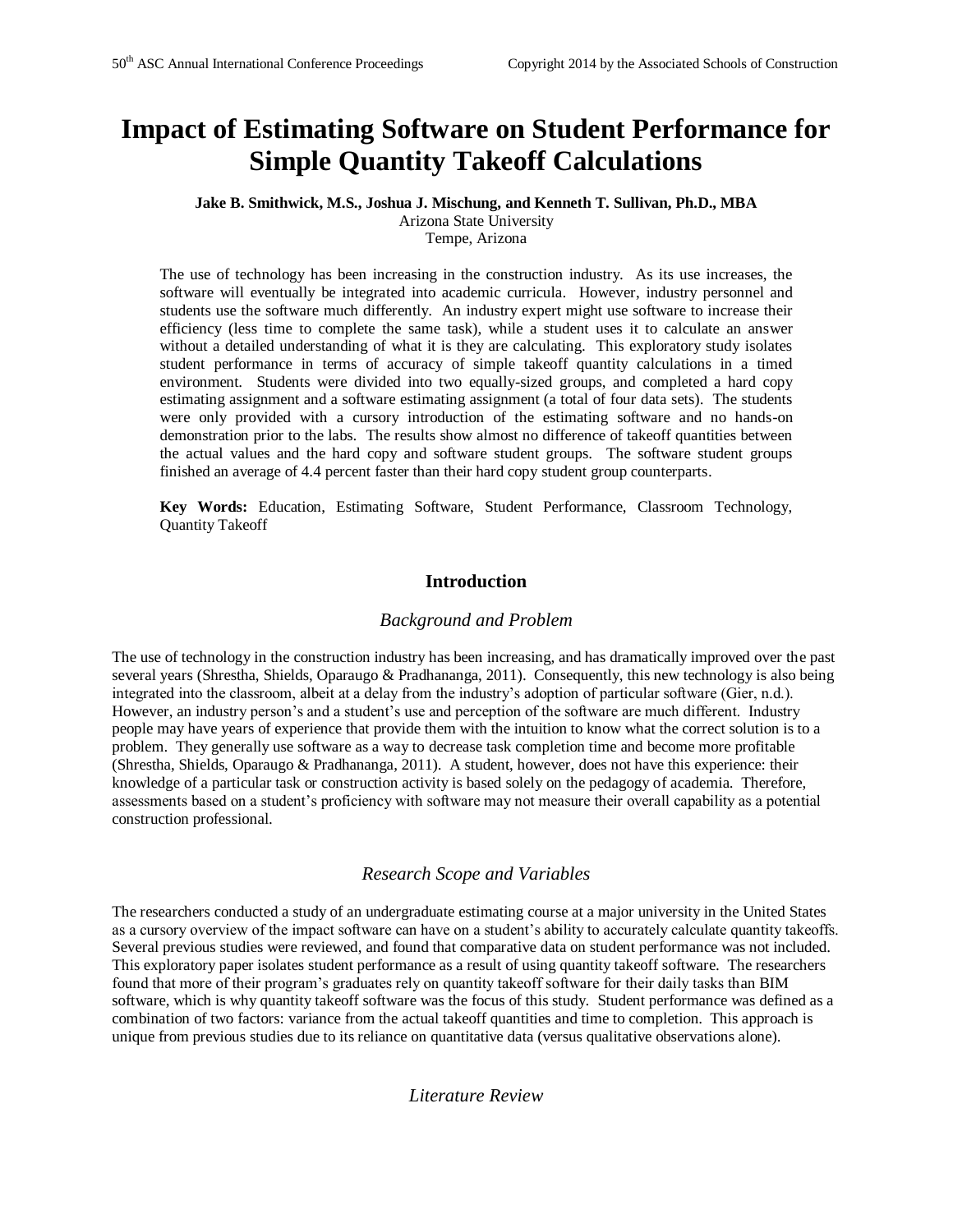Over the last three decades, the construction industry has taken advantage of the advancements made in the field of information technology (IT). The first application of IT in construction estimating was the use of spreadsheets to automate redundant mathematical formulas. While an improvement by itself, spreadsheets still do not improve accuracy or maximize productivity. Today almost all contractors use computers in some form or another, and 70 percent of that use comes from estimating and scheduling software (Shrestha, Shields, Oparaugo & Pradhananga, 2011). On-Screen Takeoff and Microsoft Excel were the main tools identified for completing the quantity takeoff portion of a project estimate.

A survey of architects, engineers and contractors found that "ninety-one percent of industry respondents felt that CM students must receive significant software training as part of their undergraduate program", and estimating was one of the specific areas requested (Shrestha, Shields, Oparaugo & Pradhananga, 2011). Construction Management (CM) programs across the United States have incorporated estimating, scheduling and building information modeling (BIM) software into their curricula due to the large demand by the industry for graduating students to possess these skills. One of the earliest studies into the effects of using takeoff software to teach CM students estimating comes from Iowa State University (ISU) (Federle & Harmelink, 1992). The ISU study was purely observational in nature, and many of the challenges that they encountered have become minimized due to the advances in information technology over the past decade. Since 1994, Stanford University has been continuously expanding its use of BIM in graduate level. Consequently, students spend less time calculating quantities, and more time focusing on the conceptual components of pricing (Miller & Mills, 2002; Peterson, Hartmann, Fruchter & Fischer, 2011).

In the Fall semester of 2007, a study was conducted at California State University, Chico to quantitatively measure the impact that software tools have on students' ability to learn and comprehensively understand estimating (Gier, n.d.). In the study, students conducted a quantity takeoff and were given the choice to perform the quantity takeoff using only paper documents, a hybrid of paper documents and On-Screen Takeoff (OST) or BIM, or either OST or BIM exclusively. The results of the study found that students using software had the same accuracy as those using paper, but finished 25 percent faster.

The literature review identified two potential improvements for the current body of research. The first improvement is to develop tests or experiments that confirm observational findings. Some of the literature reviewed directly identifies the need for future work that compares student outcomes between traditional estimating and softwarebased estimating (Sylvester & Dietrich, n.d.) A second improvement would be to minimize the amount of information provided to the students prior to their completion of a lab assignment. That is, student responses might be more representative of their understanding of the subject if they are not first provided with the correct answers to a problem, before they attempt to solve the problem.

# **Research Methodology and Data Collection**

The researchers teach a junior-level estimating class at a major research university based in the United States. First, the class of approximately 35 students was divided such that their overall performance in the class up to this point (all assignments prior to conducting this study) was nearly equal. Each group completed two timed assignments (Lab 1 and Lab 2) within a two hour and 10 minute period, with a maximum of 45 minutes allotted for each lab. Group A completed Lab 1 using the takeoff software, and Group B completed the same lab with manual takeoff (calculators, rulers, hard copy plans). At the completion of the time limit, both groups switched. Group A completed a new assignment (Lab 2) using hard copy takeoff, and Group B completed it with the software. Both labs required students to calculate total concrete and rebar for select footings and slabs on the plans.

There are two phases of the research methodology: (1) selection of student groups and creation of lab assignments and (2) data collection from the labs.

# *Phase One – Creation of Student Groups and Lab Assignments*

Each student's individual grade in the class was used to determine which group they were placed. The researchers designed the groups such that average student performance in each group was nearly equal. The students were placed in ascending order by their class grade then placed into one of two groups using the following formulae;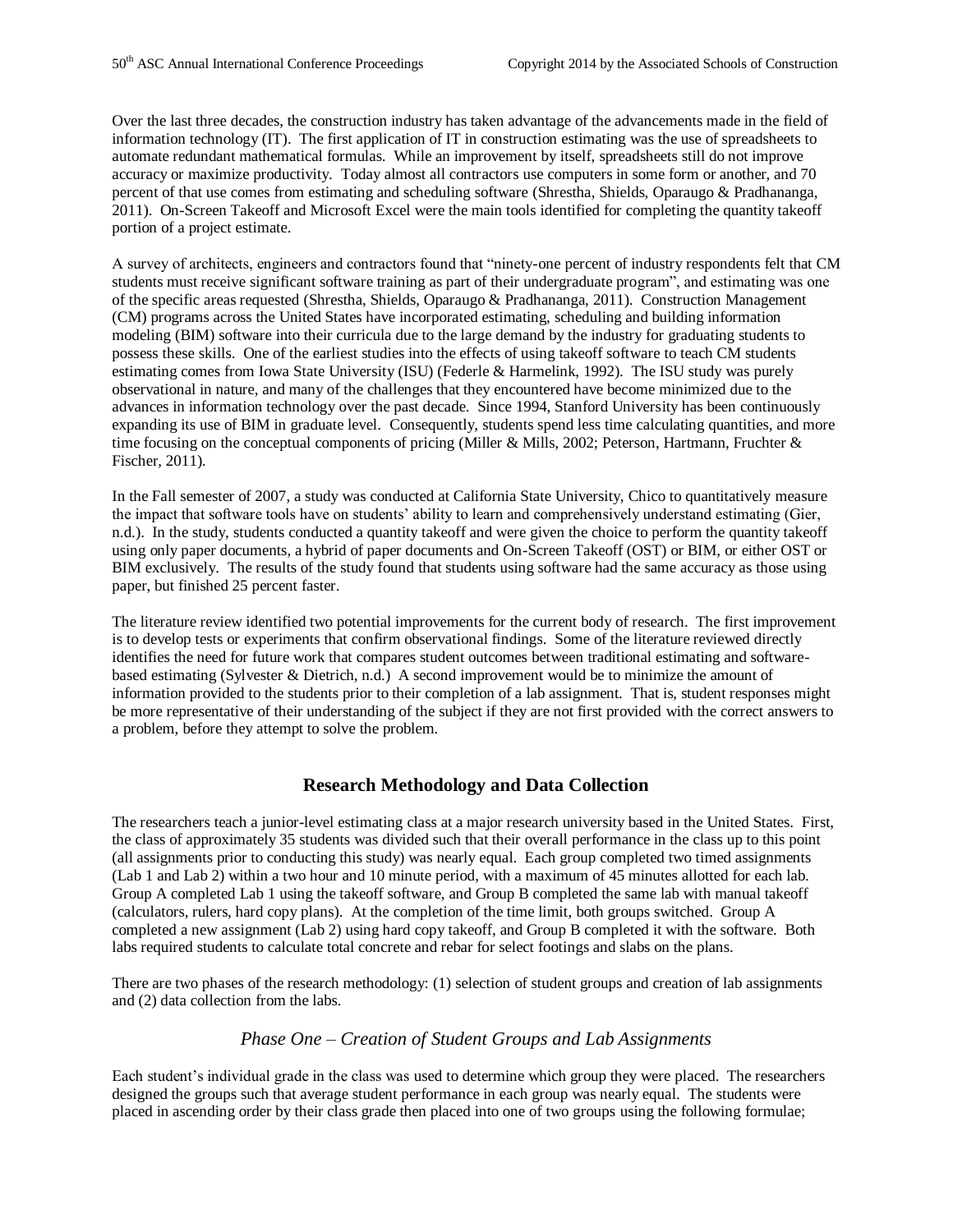$i = odd$ ;  $(i - 1)N + n$  $i =$  even;  $iN - n + 1$ 

where *i* equals the current iteration, *N* equals the number of student placements per iteration (in this instance, two), and *n* equals the order of student placement during the first iteration ( $n = 1$  for Group A,  $n = 2$  for Group B). Five class assignments have been given at the point when this study was conducted. Each assignment grade is based on the number of points earned divided by the total point value of a particular assignment (thus, each assignment was given a percentage grade). A student grade, for the purpose of this study, was the average of each of the first five assignment grades. If a student did not submit a particular assignment, they were given a score of zero percent. The average student grade of Group A was 73.0 percent, and Group B's performance was 73.6 percent.

However, in spite of the researchers' prep work and group design efforts, not all students showed up to class and so the groups were not as evenly distributed as originally intended. The actual students' performance and their performance are shown below in Table 1.

Table 1

# *Group Characteristics*

| <b>Characteristic</b>             | Group A | Group B |  |
|-----------------------------------|---------|---------|--|
| Average student grade in class    | 72.8%   | 79.8%   |  |
| Total number of students in group | 14      | 14      |  |
| Hard copy assignment              | Lab 1   | Lab 2   |  |
| On-Screen assignment              | Lab 2   | Lab 1   |  |

At the time when this study was conducted, the students had been instructed on the following construction estimating concepts:

- Labor Evaluation of labor cost and duration of tasks by using labor rates, crew costs, administrative fees, and opportunity costs.
- Site Work Quantity takeoff of work and materials related to site work activities, and application of the proper costs to the quantities to produce an estimated cost of performing the specified work.
- Earthwork Shrink, swell, total cut, total fill, net cut/fill, and haul load calculations using the cross-section method, grid method and the 'quick 'n dirty' method.
- Concrete (Foundations) Identification of various types of isolated footing, continuous footings and slabon-grade conditions to perform quantity takeoffs for concrete and rebar.
- Concrete (Formwork) Identification and takeoff square feet of contact area, studs and wales, as well as calculate the required amount of lumbar in board feet.
- Masonry Differences between concrete masonry unit (CMU) and brick, as well as mortar, grout, and various types of lateral and vertical reinforcement calculations. Identification and calculation of unique conditions such as lintels, bond beams, and half-block to produce a complete masonry estimate.

In short, most students had a working knowledge of conducting simple footing and concrete slab takeoff calculations.

The researchers' intent in creating two lab assignments was to give each student an opportunity to use the software, but also directly measure accuracy of hard copy and software takeoff calculations. While both labs were straightforward, Lab 2 was intended to be a bit complex (and thus was given after the completion of Lab 1). Each student was instructed to work individually. Students in both labs were provided with the same pages from the plans, although in the appropriate format relative to the lab version they were completing (software assignments included the TIFF image files and hard copy assignments included 11" by 17" paper copies). The labs were not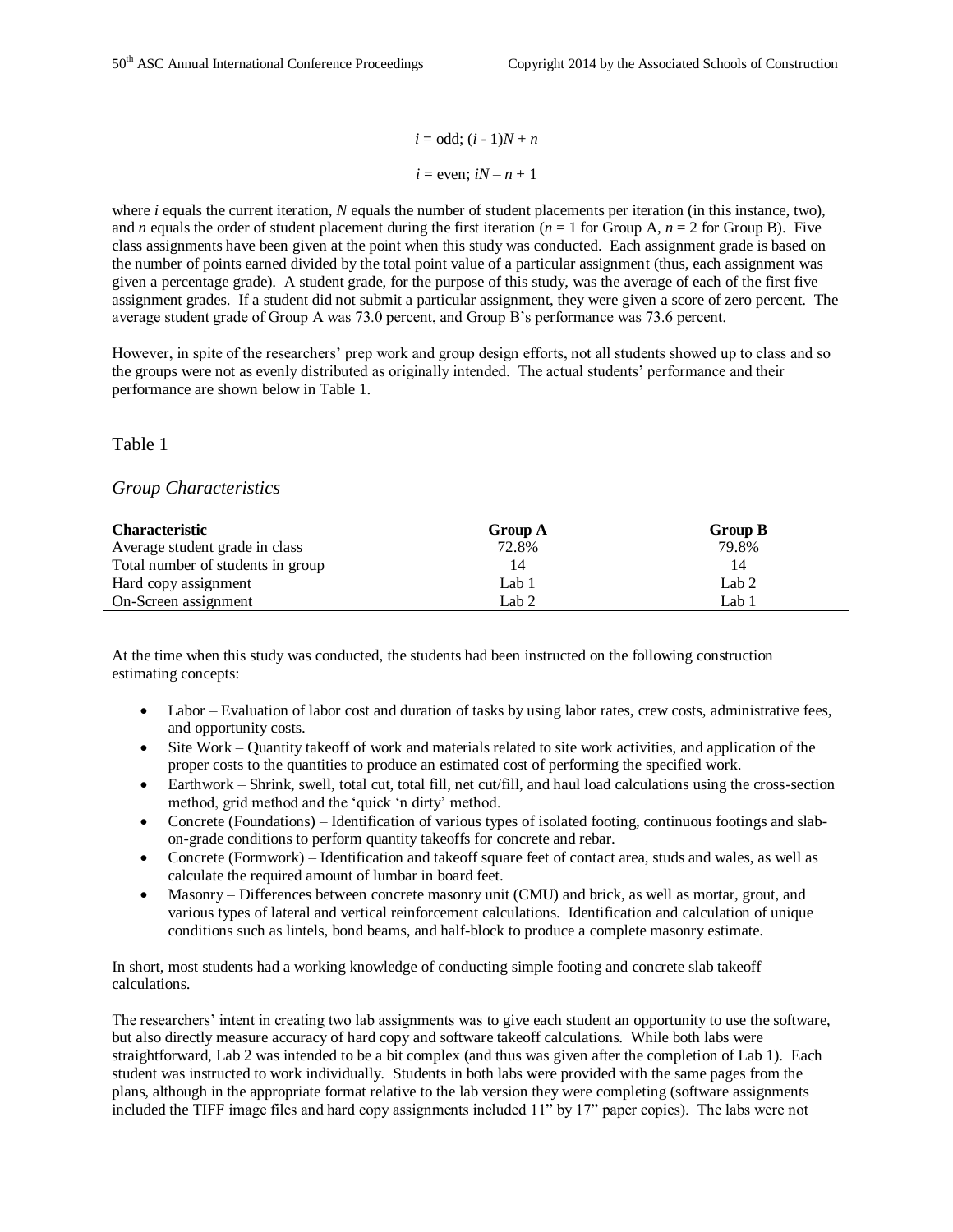more complex due to the class' two hour and 10 minute constraint and the students' only having a working understanding of On-Screen Takeoff's basic tools and functions. Table 2 provides some additional information about each lab.

#### Table 2

#### *Lab Assignment Characteristics*

| <b>Characteristic</b>      | Lab 1                                                                          | Lab $2$                                                                    |
|----------------------------|--------------------------------------------------------------------------------|----------------------------------------------------------------------------|
|                            | Office building being constructed to<br>accommodate the management and         | Youth Center to accommodate a<br>partnership with The Boys & Girls Club    |
| Project scope              | operations of the onsite fuel farm on the<br>Marine Corps Air Station in Yuma, | of America to provide youth and teen<br>programs to the families of Marine |
|                            | Arizona.                                                                       | Corps Air Station in Yuma, Arizona                                         |
| Total number of plan pages | 24                                                                             |                                                                            |
| Type of plans included     | Architectural, Civil, Structural, and Title                                    | Architectural, Structural, and Title                                       |
|                            | Footing 1, Wall Footings $1 - 3$ , Concrete                                    | Footings $1 - 4$ , Wall Footing 1, Concrete                                |
| Takeoff assignments        | Slab, and required rebar for these                                             | Slab, and required rebar for these                                         |
|                            | takeoffs                                                                       | takeoffs                                                                   |

# *Phase Two – Data Collection*

Nine days before Labs 1 and 2 were assigned, one of the researchers gave a one hour On-Screen Takeoff demonstration to the class covering basic functions of the program, including how to measure lengths, areas, and counts. The demo was provided in a typical classroom with a computer and projector – the students did not actively participate during the presentation. This demonstration was the first time students would have been exposed to electronic quantity takeoff programs, with exception to internships or full-time jobs within the industry. Four days after the lecture (five days before the labs), each student was provided with their own copy of OST that they could choose to install on their personal computer. Figure 1 shows OST's basic user interface.

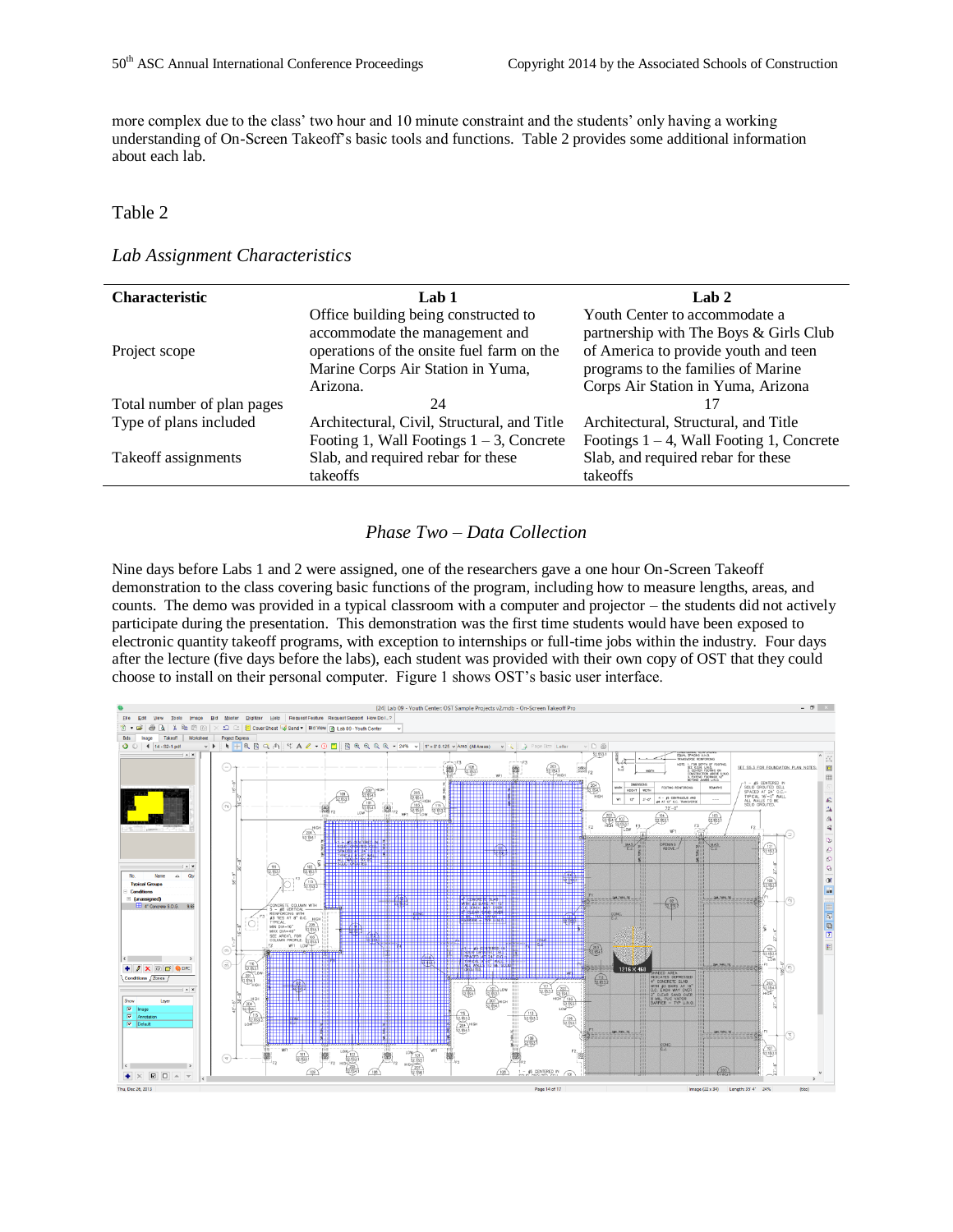#### *Figure 1*: Screenshot of On-Screen Takeoff user interface.

On lab day, each group (for each lab) was provided with a table to fill in the requested data, as well as the option of utilizing spreadsheet software (Microsoft Excel) for calculations during the OST lab. The answer tables in each lab were the same for both the hard copy and software labs. While a professional estimator would likely not be provided with a specific list of takeoffs, the researchers wanted to ensure the students provided their responses in a consistent manner. Figure 2 shows the takeoff response tables for each lab.



*Figure 2*: Takeoff Response Tables for Each Lab.

Two instructors facilitated each lab separately (two different classrooms). The software classroom also had two teaching assistants to help answer questions. The software classroom instruction team was briefed ahead of time that assistance was only to be provided on using the software itself (creating takeoff conditions, locations of certain functions within the program, and so on). This was done to minimize the impact of learning the software, and attempt to isolate a student's overall estimating ability.

Each instructor noted the start time for each lab. The instructors wrote the time on each student's lab (rounded to the nearest minute) as they were handed in. Thus, the researchers could use this information to calculate each student's completion time for their lab. Before starting the software lab, the instructor reviewed the major functions of OST – the students also followed along on their own computer. The reviewed functions included scale calculation, linear condition creation, area conditions (with grid) creation, and bid exportation. Each student was also provided with a bid package that contained the correct image files for their specific lab.

#### **Results**

The researchers analyzed two factors to better understand the impact of estimating software in a university setting: accuracy of quantity takeoff and assignment duration in minutes. The Lab 1 takeoff quantities of the hard copy (Group A), software (Group B), and actual are shown in Table 3. Each takeoff quantity is shown in cubic yards (CY) of concrete and tons of rebar. Cubic yards are rounded to the nearest CY, tons are rounded to the nearest thousandth of a ton, and minutes are rounded to the nearest minute. Lab 2 results are shown in Table 4.

Table 3

|                         | <b>Hard Copy (Group A)</b> |         | <b>Software (Group B)</b> |         | <b>Actual</b> |         |
|-------------------------|----------------------------|---------|---------------------------|---------|---------------|---------|
| <b>Takeoff Quantity</b> | СY                         | Tons    | CY                        | Tons    | CY            | Tons    |
|                         | (Concrete)                 | (Rebar) | (Concrete)                | (Rebar) | (Concrete)    | (Rebar) |
| Footing 1               |                            | 0.302   |                           | 0.050   |               | 0.044   |
| Wall Footing 1          | 16                         | 0.425   | 16                        | 0.141   | 16            | 0.154   |
| Wall Footing 2          |                            | 0.007   |                           | 0.010   |               | 0.009   |
| Wall Footing 3          |                            | 0.007   |                           | 0.014   |               | 0.008   |
| Slab                    | 31                         | 0.717   | 30                        | 1.031   | 32            | 0.732   |

*Average Student Results for Lab 1*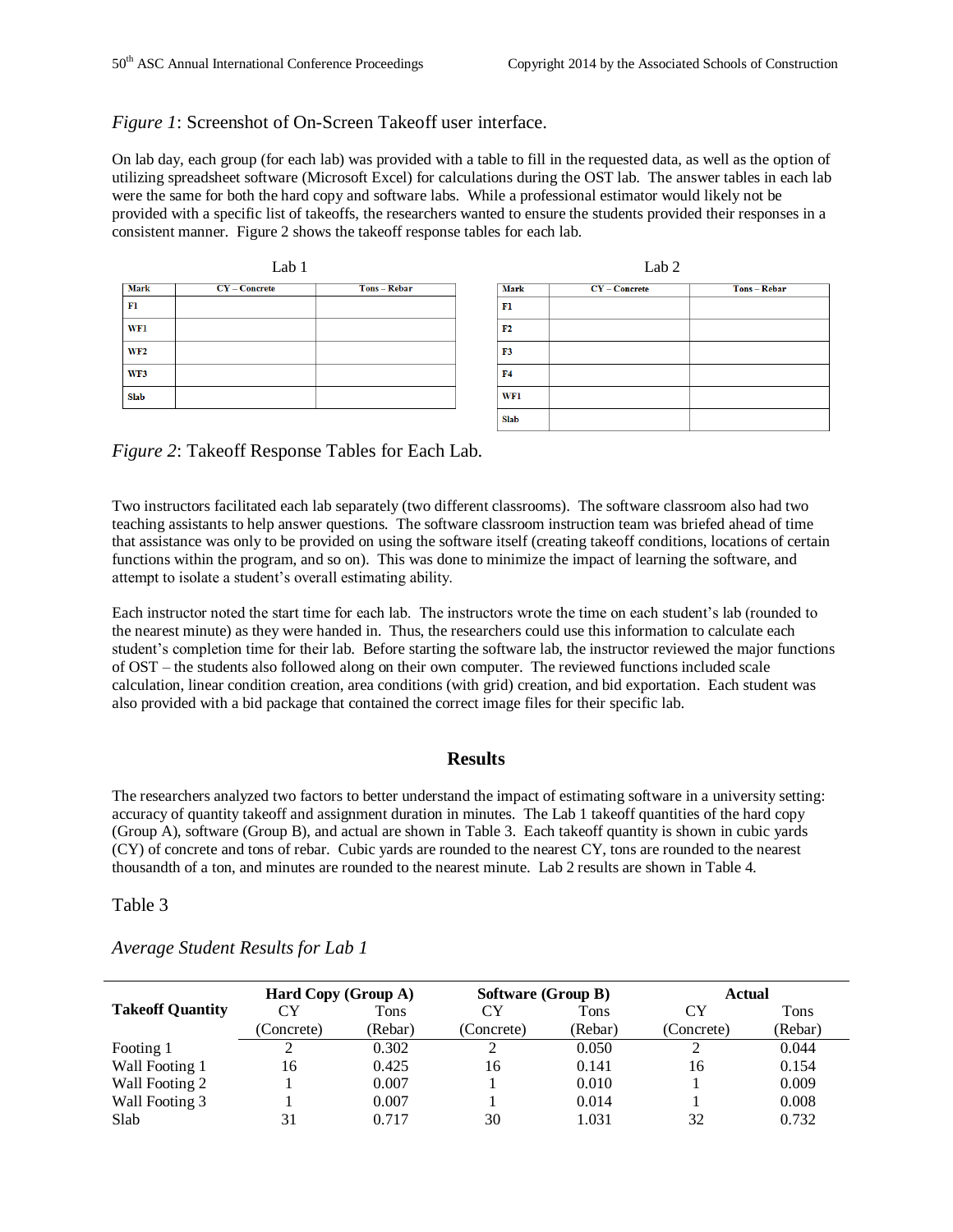| піег<br>canie<br>,,,,,,<br>ute:<br>l<br>$\sim$ $\sim$ $\sim$ $\sim$ $\sim$<br>.<br>. | omr<br>ume<br>or | utoc |  | .<br>'NOT |
|--------------------------------------------------------------------------------------|------------------|------|--|-----------|
|--------------------------------------------------------------------------------------|------------------|------|--|-----------|

#### Table 4

#### *Average Student Results for Lab 2*

|                         | Hard Copy (Group A) |         | <b>Software (Group B)</b> |         | Actual         |         |
|-------------------------|---------------------|---------|---------------------------|---------|----------------|---------|
| <b>Takeoff Quantity</b> | CY                  | Tons    | CY                        | Tons    | CY             | Tons    |
|                         | (Concrete)          | (Rebar) | (Concrete)                | (Rebar) | (Concrete)     | (Rebar) |
| Footing 1               | ∍                   | 0.081   | ◠                         | 0.070   |                | 0.063   |
| Footing 2               | 8                   | 0.280   | 8                         | 0.250   | 8              | 0.256   |
| Footing 3               | 8                   | 0.259   | 8                         | 0.409   | 8              | 0.298   |
| Footing 4               | 9                   | 0.226   | 9                         | 0.269   | Q              | 0.284   |
| Wall Footing 1          | 83                  | 2.334   | 83                        | 1.312   | 78             | 2.059   |
| Slab                    | 211                 | 5.688   | 190                       | 4.205   | 212            | 4.848   |
| Completion time         | 39 minutes          |         | 37 minutes                |         | Not Applicable |         |

On Lab 1, all footing concrete takeoffs were identical between the hard copy, software, and actual. The hard copy slab concrete takeoff was one cubic yard less than the actual, while the software group was two cubic yards less than the actual takeoff. Likewise for Lab 2, the footing calculations (with exception of Wall Footing 1) between each group (hard copy, software, and actual) were equal. Both groups incorrectly added five cubic yards to Wall Footing 1. The rebar calculations, however, show much differential between both groups, and the actual takeoffs. There were a total of 11 takeoff tasks between the two labs. The hard copy labs had six takeoff quantities closer to the actual (versus the associated software takeoff quantity), while the software labs had five.

On both labs, the software group finished an average of two minutes faster (4.4 percent) and Lab 2 was finished an average of 3 minutes faster (6.7 percent).

# **Discussion and Limitations**

In general, the concrete takeoff quantities are quite similar between the hard copy, software, and actual groups. This particular calculation is very simple, given that only three factors must be determined (length, width, and depth). The rebar calculation is slightly more complex and involves more factors (linear feet for continuous footings, counts of isolated footings, and especially tile counts for concrete slabs). The software provides all of this basic information (and students can calculate it with relative ease with the hard copy plans), but determining rebar quantity requires additional skills and resources (i.e., pounds-per-foot schedule for rebar). Both labs required, at most, two pages from the plan set (foundation plan and general notes). In an actual estimate or on more complex assignments, multiple pages (various details and notes) would be required. In this situation, the researchers surmise that the student accuracy with the software would decrease, due to their unfamiliarity with conceptual estimating and all of the associated components. This initial study, however, was only looking at the impact that software would have on simple takeoff calculations in an academic setting. The limited size of the data set is not sufficient to identify any potential trends.

There were two primary limitations of this study. The first is that the plan quality (physical and digital copies) was different. Lab 1 was less clear at higher zoom levels. Figure 2 shows the differences at a 100 percent zoom level. Note that the Figure 3 only shows a very small portion of the pages, but is representative of all other pages in the plan (including details).

Lab 1 Lab 2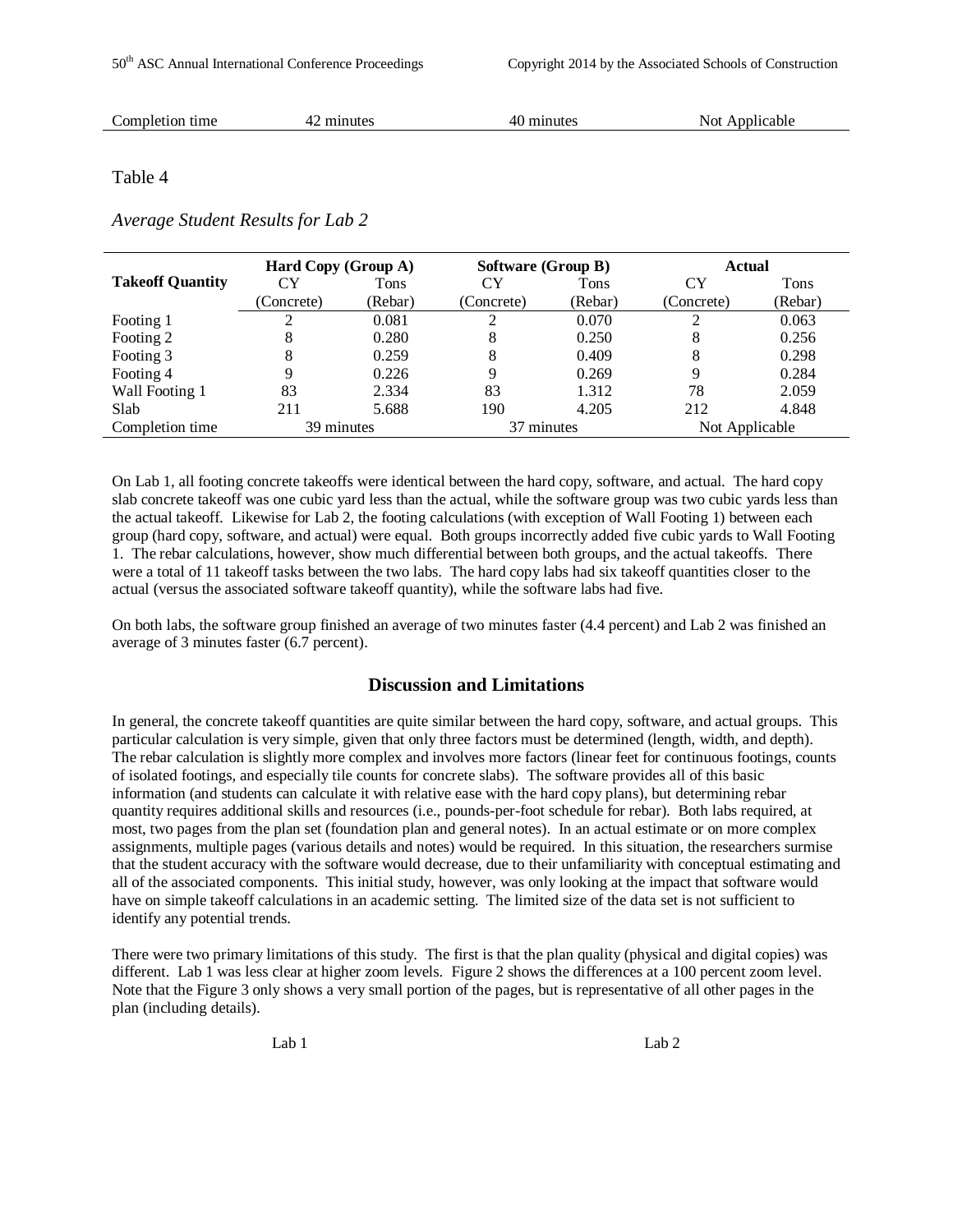

*Figure 3*: Differences in Plan Image Quality.

A second limitation is how the completion times were measured. The instructors only annotated completion time once a student physically handed in their assignment. Some students may have packed up their class materials first before handing in their assignment. Though likely negligible, the time measurements in this study should be used as a relative comparison between groups, and not indicative of the expected completion time for a particular estimating task (i.e., concrete slab takeoff).

#### **Conclusions and Further Research**

The use of software to augment construction tasks has been increasing. Software is typically used to improve efficiency (decrease time with the same, or fewer, resources). It does not, however, replace the human ingenuity or problem solving ability. As the industry adopts new software or information systems, academia will usually integrate the training into curricula. This particular study considered the ability of estimating software (On-Screen Takeoff) to impact a student's ability to accurately calculate simple takeoff quantities in a timed environment. The results showed that, for simple takeoffs, there was minimal difference of takeoff quantities between hard copy and software student groups. Rebar calculations showed more differential, but this is likely related to the student's overall skill level in calculating rebar (neither the software nor the hard copy groups provide direct measurements of rebar). The software student groups did, however, finish an average of two minutes (4.4 percent) faster than the hard copy student groups. It is worth noting that the software student group's time also includes the student's time to become acclimated with the software, along with performing their regular task of quantity takeoffs. It is possible that a greater variance in completion time would exist between the hardcopy student groups and the software student groups if the software student groups possessed a slightly higher level of proficiency with the software being used.

Further research should be conducted on the impact of estimating software for more complex tasks that involve the use of detail sheets and other pages throughout the plan. Additionally, study should be conducted on an individual student's performance and examine any correlation between a student's academic proficiency and their capability to effectively use software.

#### **References**

- Federle, M. O., & Harmelink, D. J. (1992). Integrating software into an estimating course. *American Association of Cost Engineers*, S.3.1-S.3.4.
- Gier, D. M. (n.d.). What impact does using building information modeling have on teaching estimating to construction management students?. Retrieved from http://ascpro.ascweb.org/chair/paper/CEUE179002008.pdf
- Miller, K. R., & Mills, T. H. (2002). Teaching paperless detailed quantity take-off and estimating. *ASC Proceedings of the 38th Annual Conference*, 33-40.